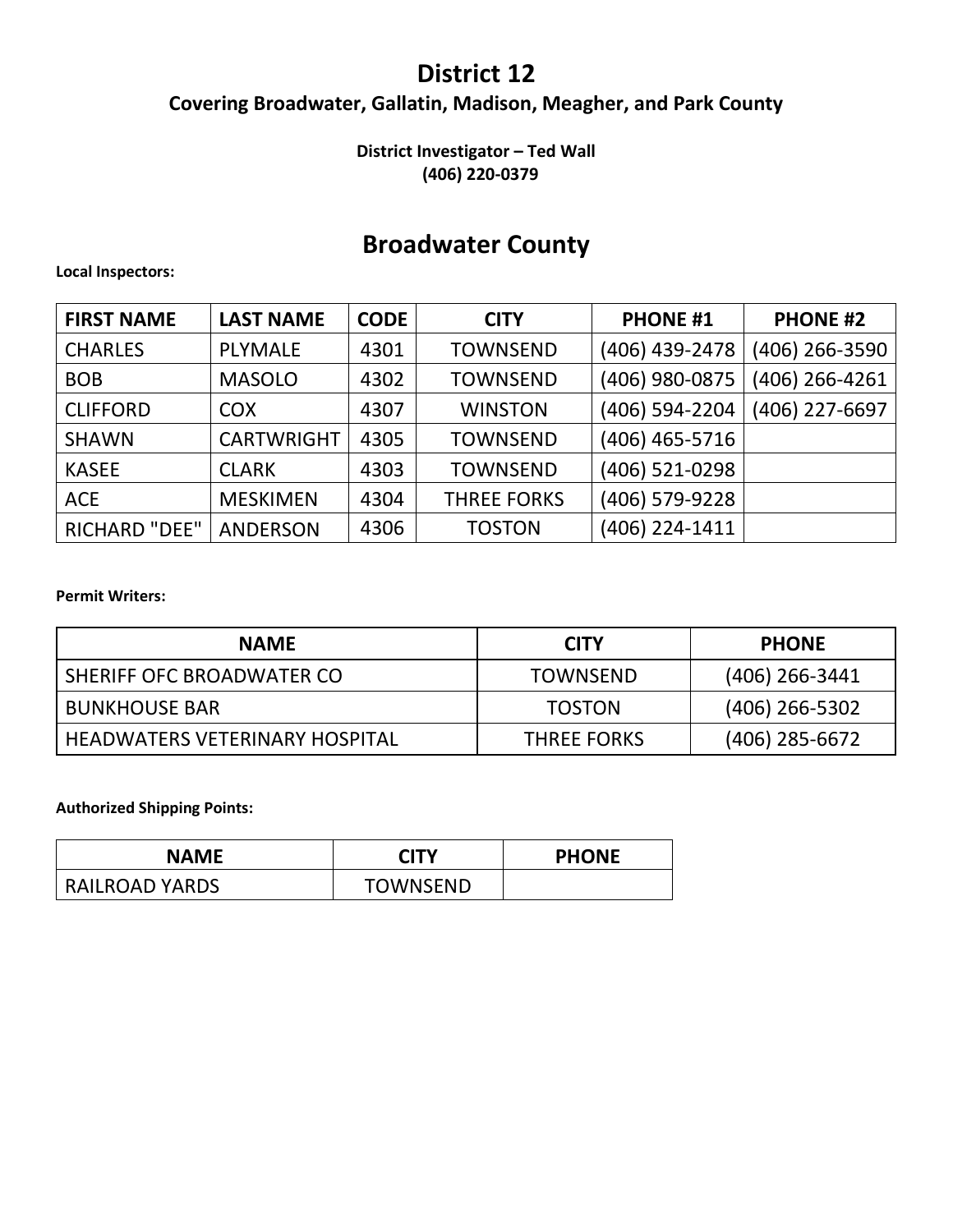# **Gallatin County**

**Local Inspectors:**

| <b>FIRST NAME</b> | <b>LAST NAME</b> | <b>CODE</b> | <b>CITY</b>      | <b>PHONE #1</b>  | <b>PHONE #2</b>  |
|-------------------|------------------|-------------|------------------|------------------|------------------|
| <b>BUCK</b>       | <b>BUCHANAN</b>  | 0606        | <b>MANHATTAN</b> | (406) 581-3992   |                  |
| <b>JEANNIE</b>    | <b>REYHER</b>    | 0609        | <b>BELGRADE</b>  | (406) 580-3490   |                  |
| <b>DAN</b>        | <b>FIGGINS</b>   | 0621        | <b>BOZEMAN</b>   | $(406)$ 580-4666 | $(406)$ 587-4666 |
| <b>WEST</b>       | <b>WEICKUM</b>   | 0614        | <b>BOZEMAN</b>   | (406) 539-1951   |                  |
| <b>MISTY</b>      | <b>RADUE</b>     | 0607        | <b>BELGRADE</b>  | (406) 539-1229   |                  |

**Permit Writers:**

| <b>NAME</b>                    | <b>CITY</b>        | <b>PHONE</b>     |
|--------------------------------|--------------------|------------------|
| <b>BROKEN ARROW BAR</b>        | <b>MANHATTAN</b>   | $(406)$ 284-3353 |
| <b>CASEY'S #1 CORNER STORE</b> | <b>BOZEMAN</b>     | (406) 587-9715   |
| <b>MURDOCHS STORE</b>          | <b>BOZEMAN</b>     | $(406)$ 586-8466 |
| <b>ROCKY MOUNTAIN SUPPLY</b>   | <b>BELGRADE</b>    | $(406)$ 388-4008 |
| <b>BROKEN SPUR MOTEL</b>       | <b>THREE FORKS</b> | (406) 285-3237   |

| <b>NAME</b>                                   | <b>CITY</b>        | <b>PHONE</b> |
|-----------------------------------------------|--------------------|--------------|
| DYK FEEDLOT                                   | <b>MANHATTAN</b>   |              |
| <b>GALLATIN VALLEY BEEF PROD. ASSOCIATION</b> | <b>BELGRADE</b>    |              |
| <b>LEO LANE YARDS</b>                         | <b>THREE FORKS</b> |              |
| ARNESON PROCESSING                            | <b>BELGRADE</b>    |              |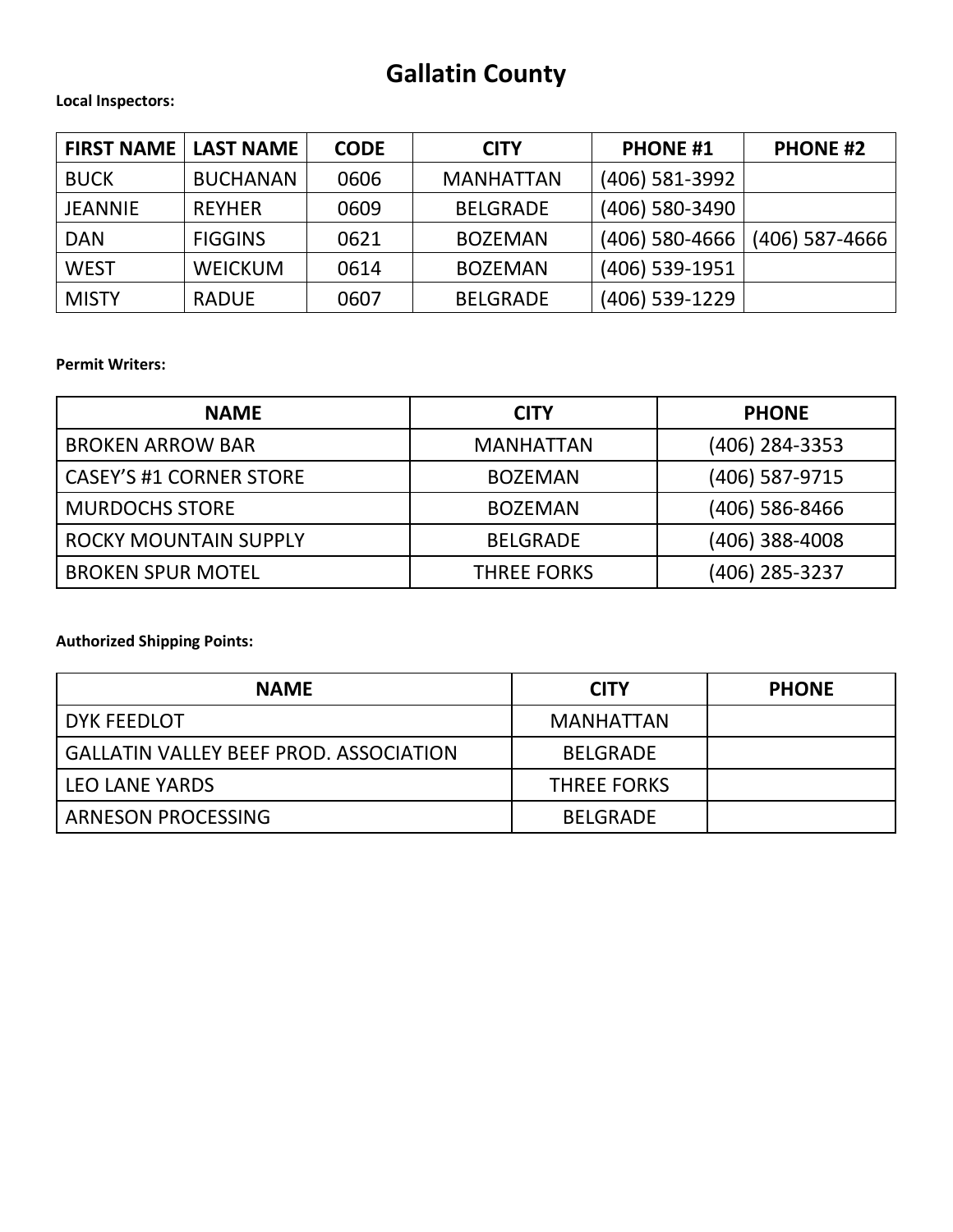# **Madison County**

#### **Local Inspectors:**

| <b>FIRST NAME</b> | <b>LAST NAME</b> | <b>CODE</b> | <b>CITY</b>         | <b>PHONE #1</b> | <b>PHONE #2</b> |
|-------------------|------------------|-------------|---------------------|-----------------|-----------------|
| <b>BJ</b>         | <b>MORGAN</b>    | 2502        | <b>MCALLISTER</b>   | (406) 595-8223  |                 |
| <b>DENNIS</b>     | <b>NELSON</b>    | 2516        | <b>SHERIDAN</b>     | (406) 596-0170  | (406) 842-5365  |
| <b>JAY DEWEY</b>  | <b>NOVICH</b>    | 2519        | <b>TWIN BRIDGES</b> | (406) 595-0250  | (406) 684-5877  |
| <b>LEZLIE</b>     | <b>KINNE</b>     | 2504        | <b>PONY</b>         | (406) 581-0787  |                 |
| <b>DAVID</b>      | <b>HOTTELL</b>   | 2510        | <b>PONY</b>         | (406) 581-5176  |                 |
| <b>TIM</b>        | O'DONNELL        | 2509        | <b>CARDWELL</b>     | (406) 498-2016  |                 |
| <b>COLTON</b>     | <b>CLARK</b>     | 2503        | <b>ENNIS</b>        | (406) 599-8539  |                 |
| <b>TIM</b>        | <b>GRESS</b>     | 2505        | <b>CAMERON</b>      | (406) 581-3423  |                 |

### **Permit Writers:**

| <b>NAME</b>                             | <b>CITY</b>     | <b>PHONE</b>     |
|-----------------------------------------|-----------------|------------------|
| <b>NORRIS SINCLAIR</b>                  | <b>NORRIS</b>   | (406) 685-3361   |
| I TOWN PUMP                             | <b>ENNIS</b>    | $(406)$ 682-7439 |
| <b>WHEAT &amp; THISTLE COUNTY STORE</b> | <b>HARRISON</b> | (406) 685-3418   |
| ROCKY MTN SUPPLY - CENEX                | <b>ENNIS</b>    | (406) 682-4315   |

## **Authorized Shipping Points:**

There are no authorized shipping points in this county.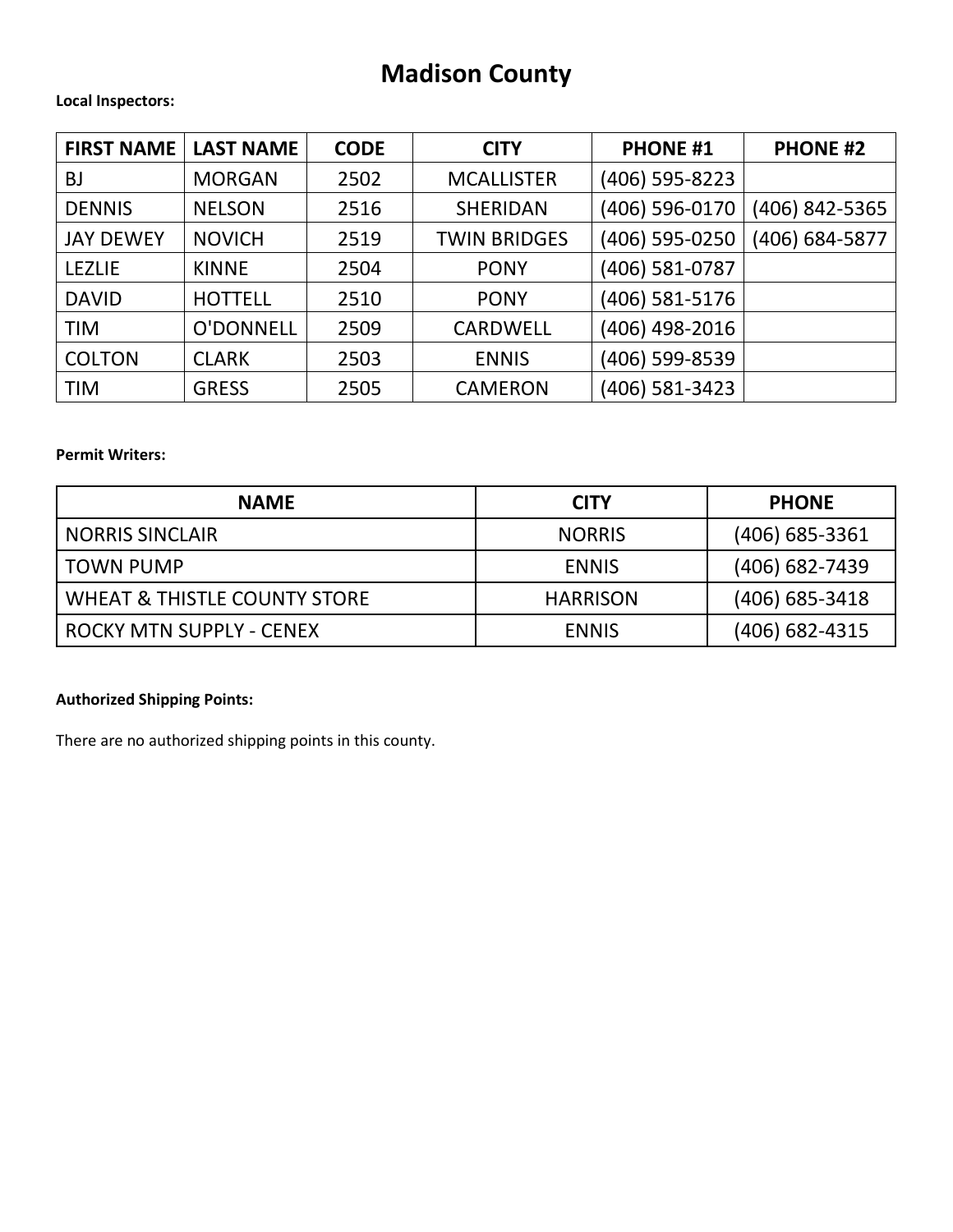# **Meagher County**

### **Local Inspectors:**

| <b>FIRST NAME   LAST NAME</b> |                  | <b>CODE</b> | <b>CITY</b>           | <b>PHONE #1</b> | <b>PHONE #2</b>  |
|-------------------------------|------------------|-------------|-----------------------|-----------------|------------------|
| <b>JAY</b>                    | <b>DOIG</b>      | 4702        | RINGLING              |                 | (406) 547-3503   |
| <b>CRAIG</b>                  | <b>HEREIM</b>    | 4710        | <b>MARTINSDALE</b>    |                 | $(406)$ 572-3610 |
| <b>HANK</b>                   | <b>BREWER</b>    | 4711        | <b>RINGLING</b>       |                 | (406) 547-2279   |
| <b>KATHY</b>                  | <b>HOCHSTRAT</b> | 4712        | WHITE SULPHUR SPRINGS | (406) 547-4199  | $(406)$ 547-3866 |

### **Permit Writers:**

| <b>NAME</b>            | <b>CITY</b>                  | <b>PHONE</b>     |
|------------------------|------------------------------|------------------|
| <b>CURT SWALLOW</b>    | MARTINSDALE                  | $(406)$ 572-3615 |
| SHERIFF OFC MEAGHER CO | <b>WHITE SULPHUR SPRINGS</b> | (406) 547-3397   |

| <b>NAME</b>                      | <b>CITY</b>                  | <b>PHONE</b> |
|----------------------------------|------------------------------|--------------|
| I TOM LANE YARDS                 | RINGLING                     |              |
| WHITE SULPHUR SPRINGS R.R. YARDS | WHITE SULPHUR SPRINGS        |              |
| l RAWHIDE MEATS                  | <b>WHITE SULPHUR SPRINGS</b> |              |